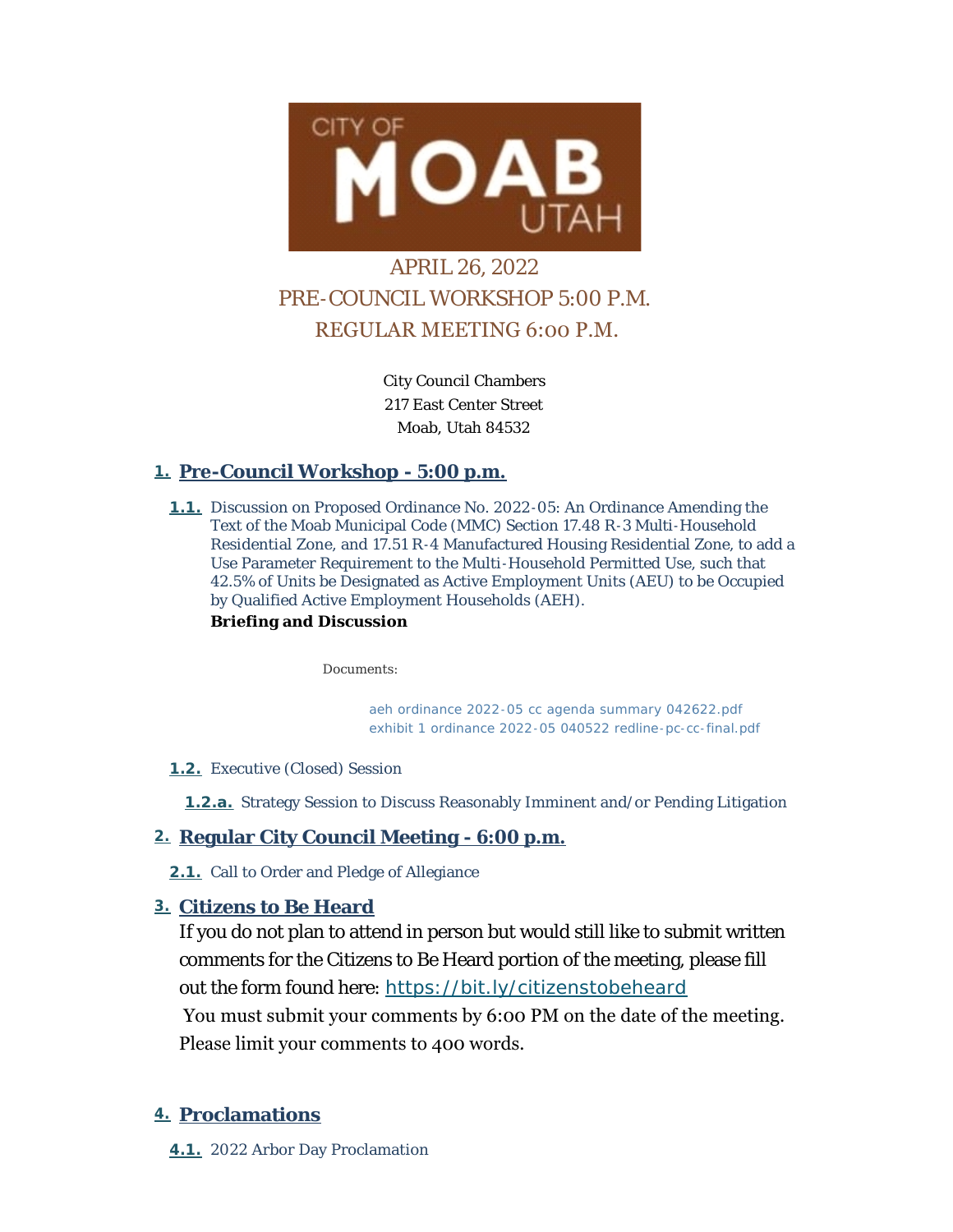*Documents:*

*[arbor day 2022 proclamation.pdf](https://moabcity.org/AgendaCenter/ViewFile/Item/4801?fileID=5796)*

#### **Consent Agenda 5.**

#### **5.1.** Moab City/Grand County Joint Defense Agreement

*Documents:*

*[agenda summary joint defense agreement.pdf](https://moabcity.org/AgendaCenter/ViewFile/Item/4825?fileID=5807) [final joint defense agreement with grand county \(2022-03-](https://moabcity.org/AgendaCenter/ViewFile/Item/4825?fileID=5808) 22).pdf*

#### **5.2.** Award and Approval of the Ballpark Concessionaire Contract MCR concessionaire contract award, summer '22

*Documents:*

*[concessionaire agenda summary.pdf](https://moabcity.org/AgendaCenter/ViewFile/Item/4826?fileID=5825) [concessionrfp 2022.pdf](https://moabcity.org/AgendaCenter/ViewFile/Item/4826?fileID=5826) [ballpark concessionaire contract 22-23.pdf](https://moabcity.org/AgendaCenter/ViewFile/Item/4826?fileID=5827) [concessions on center bid response.pdf](https://moabcity.org/AgendaCenter/ViewFile/Item/4826?fileID=5828) [2019 agenda summary sheet template .docx](https://moabcity.org/AgendaCenter/ViewFile/Item/4826?fileID=5834)*

#### **5.3.** Proposed Resolution 14-2022: A Resolution Designating Depositories for Moab City Funds

*Documents:*

*[agenda summary - resolution14-2022.pdf](https://moabcity.org/AgendaCenter/ViewFile/Item/4834?fileID=5832) [resolution 14-2022.pdf](https://moabcity.org/AgendaCenter/ViewFile/Item/4834?fileID=5833)*

**5.4.** Approval of Bills Against the City of Moab in the Amount of \$270,960.30 *Documents:*

*[council consent check register 4-11-22 to 4-21-22.pdf](https://moabcity.org/AgendaCenter/ViewFile/Item/4812?fileID=5835)*

**5.5.** Approval of Minutes March 31, 2022, Special Meeting April 12, 2022, Regular Meeting

*Documents:*

*[min-cc-2022-03-31 draft.pdf](https://moabcity.org/AgendaCenter/ViewFile/Item/4804?fileID=5805) [min-cc-2022-04-12 draft.pdf](https://moabcity.org/AgendaCenter/ViewFile/Item/4804?fileID=5806)*

#### **Special Events 6.**

6.1. Special Event Permit: Scots on the Rocks 2022 Briefing and possible action

*Documents:*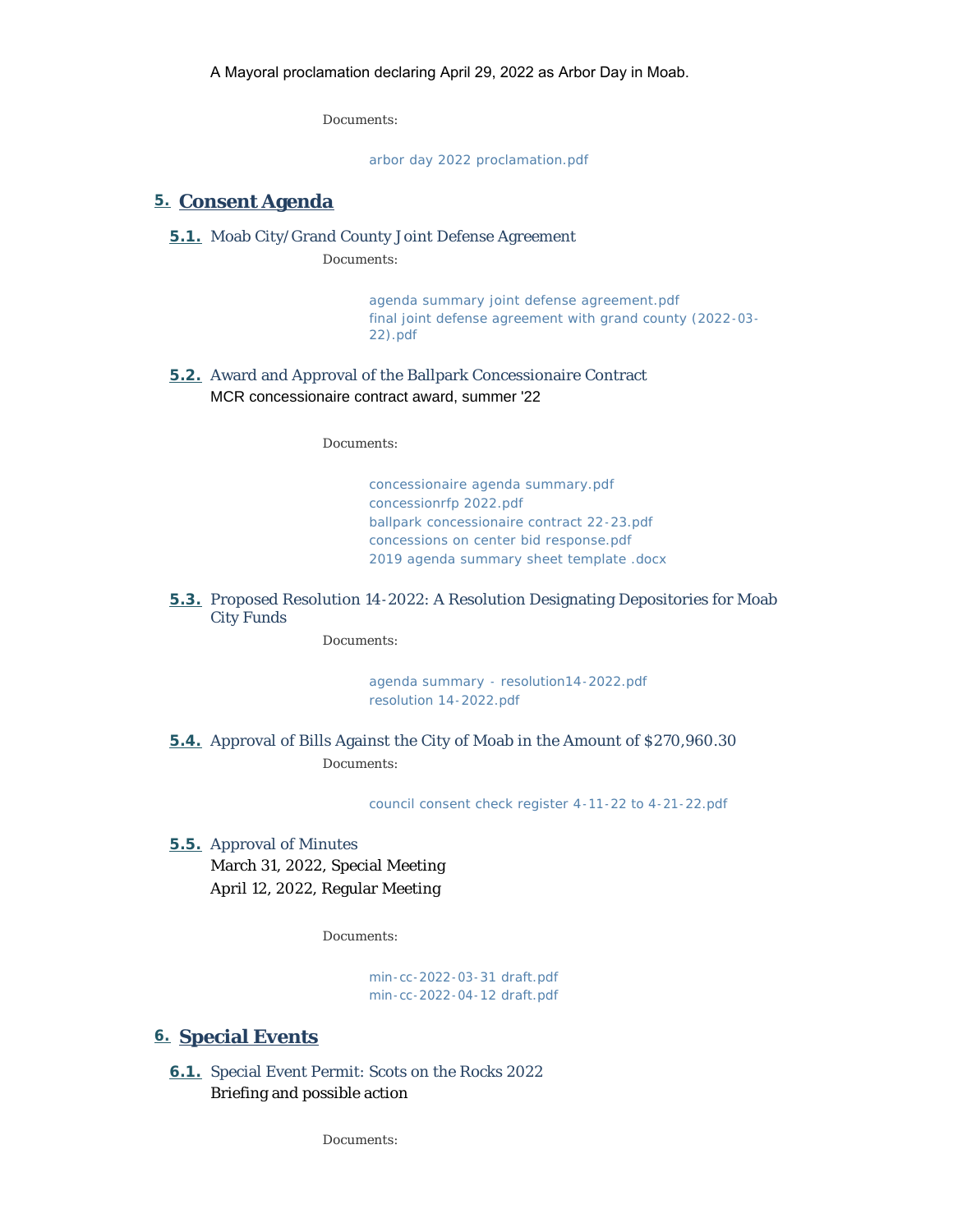*[2022 sotr event permit application.pdf](https://moabcity.org/AgendaCenter/ViewFile/Item/4828?fileID=5809) [sotr event\\_letters addressing concerns.pdf](https://moabcity.org/AgendaCenter/ViewFile/Item/4828?fileID=5810) [council agenda item.pdf](https://moabcity.org/AgendaCenter/ViewFile/Item/4828?fileID=5811)*

### **Old Business 7.**

#### **7.1.** Community Contributions 2022 - Revisions & New Recommendations Briefing and possible action

*Documents:*

*[moab city council agenda item\\_2022 revised community](https://moabcity.org/AgendaCenter/ViewFile/Item/4829?fileID=5812)  contributions recommendations.pdf [committee recommendations\\_revised with 3 options.pdf](https://moabcity.org/AgendaCenter/ViewFile/Item/4829?fileID=5813)*

# RAP Tax Update **7.2.**

Update and Discussion

*Documents:*

*[moab city council agenda item rap tax update.pdf](https://moabcity.org/AgendaCenter/ViewFile/Item/4830?fileID=5814)*

### 7.3. Declaration of ARPA Non-Entitlement Unit Proceeds **Briefing and possible action**

*Documents:*

*[agenda summary arpa neu proceeds.pdf](https://moabcity.org/AgendaCenter/ViewFile/Item/4833?fileID=5830) [resolution 11-2022.pdf](https://moabcity.org/AgendaCenter/ViewFile/Item/4833?fileID=5831)*

### **New Business 8.**

**8.1.** Pack Creek NRCS Emergency Watershed Protection Project Task Order *Documents:*

> *[pack creek nrcs emergency watershed protection project task](https://moabcity.org/AgendaCenter/ViewFile/Item/4824?fileID=5802)  order agenda summary.pdf [attachment no. 1 - vicinity map.pdf](https://moabcity.org/AgendaCenter/ViewFile/Item/4824?fileID=5803) [attachment no. 2 - task order no. 380.16.100.pdf](https://moabcity.org/AgendaCenter/ViewFile/Item/4824?fileID=5804)*

Tusher Area Sewer Improvements and Birch Avenue Sewer Projects Task Orders **8.2.** *Documents:*

> *[tusher area sewer improvements and birch avenue sewer](https://moabcity.org/AgendaCenter/ViewFile/Item/4823?fileID=5799)  projects task orders agenda summary.pdf [attachment no. 1 - task order 22-03 birch sewer.pdf](https://moabcity.org/AgendaCenter/ViewFile/Item/4823?fileID=5800) [attachment no. 2 - task order 22-04 tusher area sewer.pdf](https://moabcity.org/AgendaCenter/ViewFile/Item/4823?fileID=5801)*

8.3. Proposed Ordinance No. 2022-07: An Ordinance Amending the Moab Municipal Code (MMC) with Clarifying Language Identifying Prohibited LED and LCD Display Technologies; and Amending the MMC with Clarifying Language Identifying Exempt, Temporary, and Prohibited Signs; and Amending the MMC Sign Code Definitions; and Relocation of Section 15.44 Sign Code to new Section 17.93 Sign Code, with Incorporation of Generally Duplicated Sections into Consolidated Sections.